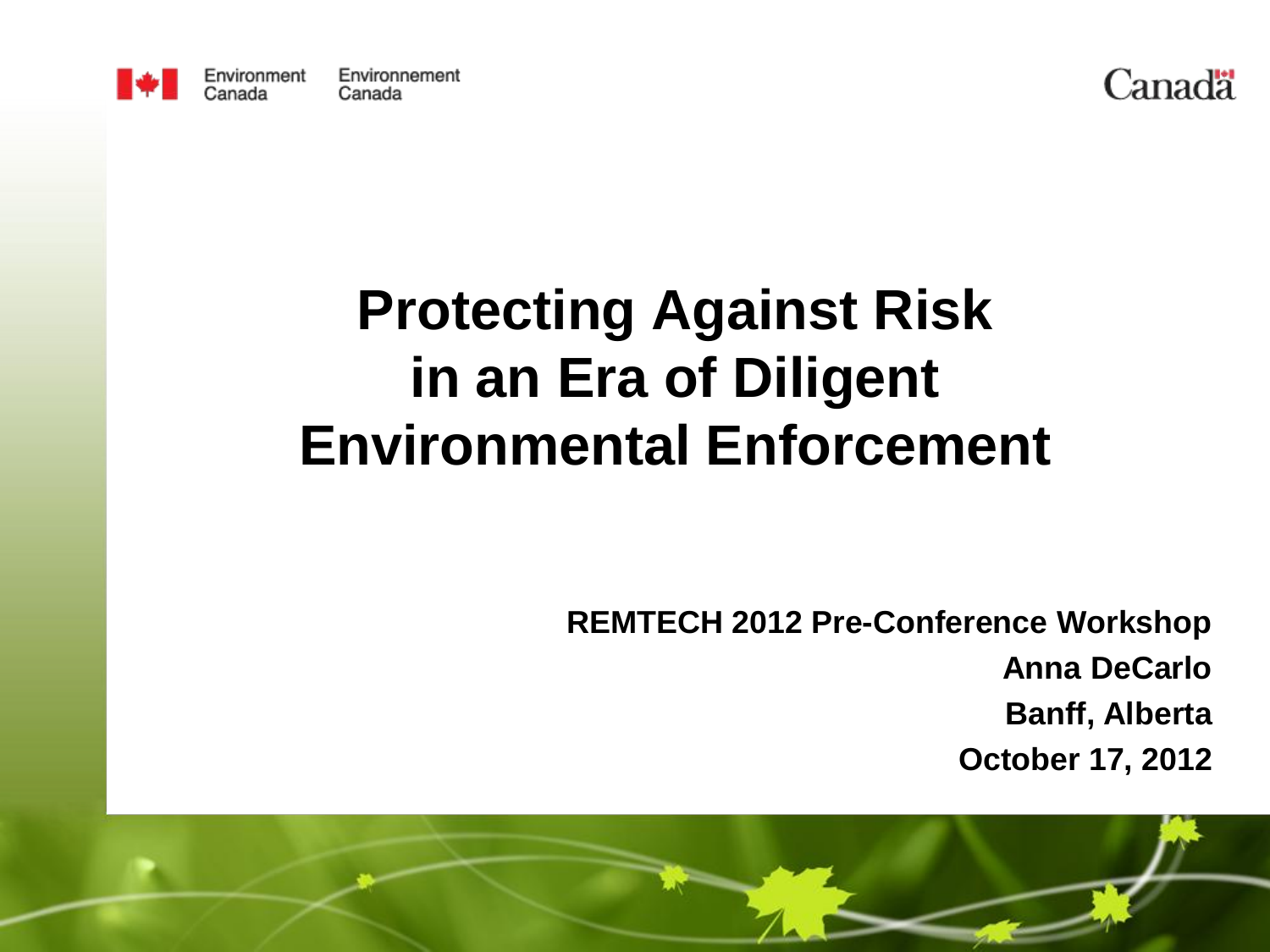# PART 1 – THE REGULATOR

- Enforcement tools used by regulators
	- Inspections versus investigations
- What precipitates an inspection or investigation
- Authorities of an enforcement officer/fishery officer when inspecting or investigating
- Reasonable Grounds To Believe
- Assessment of Due Diligence
- Recommendation for enforcement action



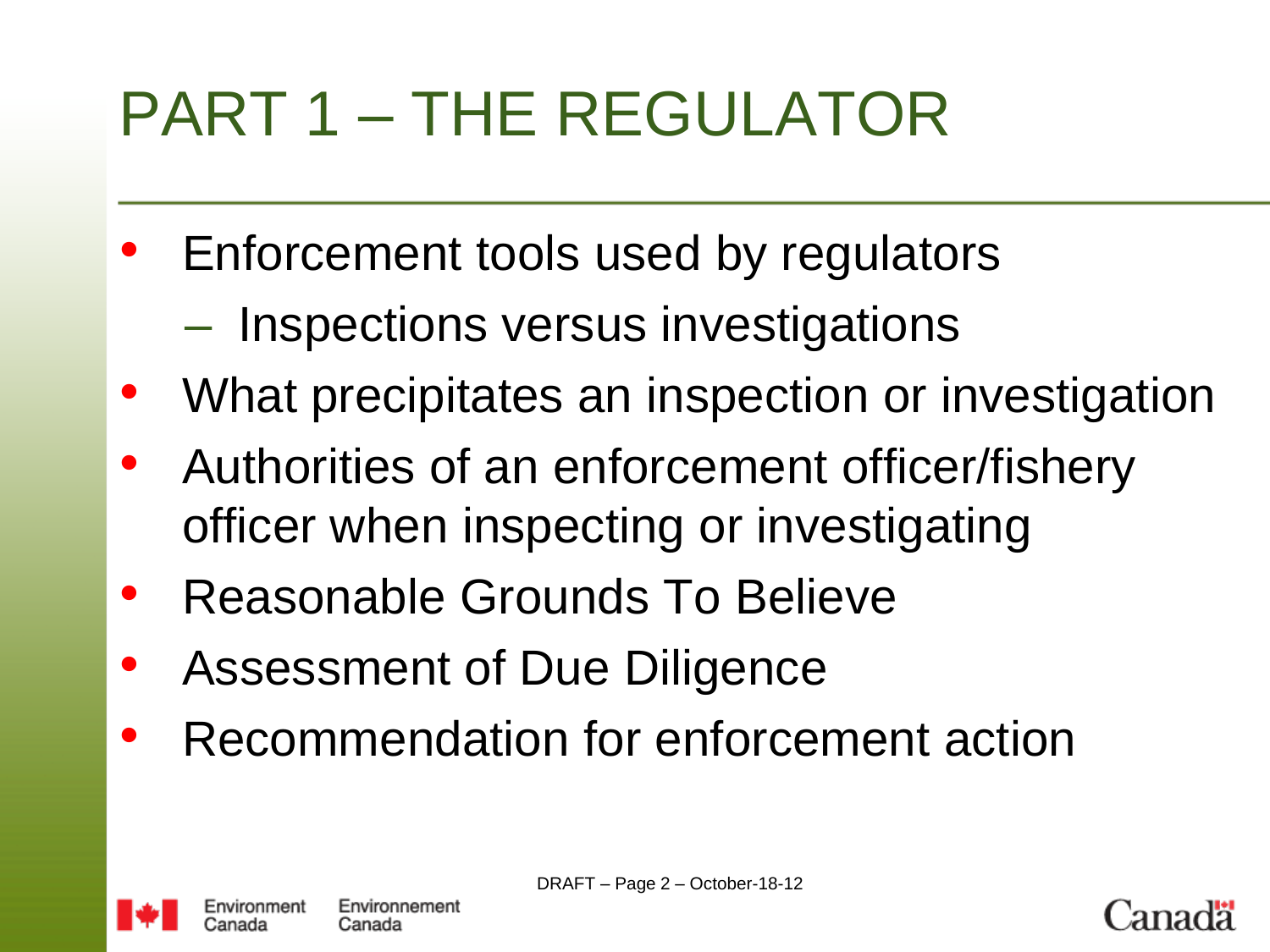### FEDERAL ENVIRONMENTAL LEGISLATION

- *Canadian Environmental Protection Act, 1999* (CEPA 1999)
- *Fisheries Act* (Pollution Prevention Provisions)



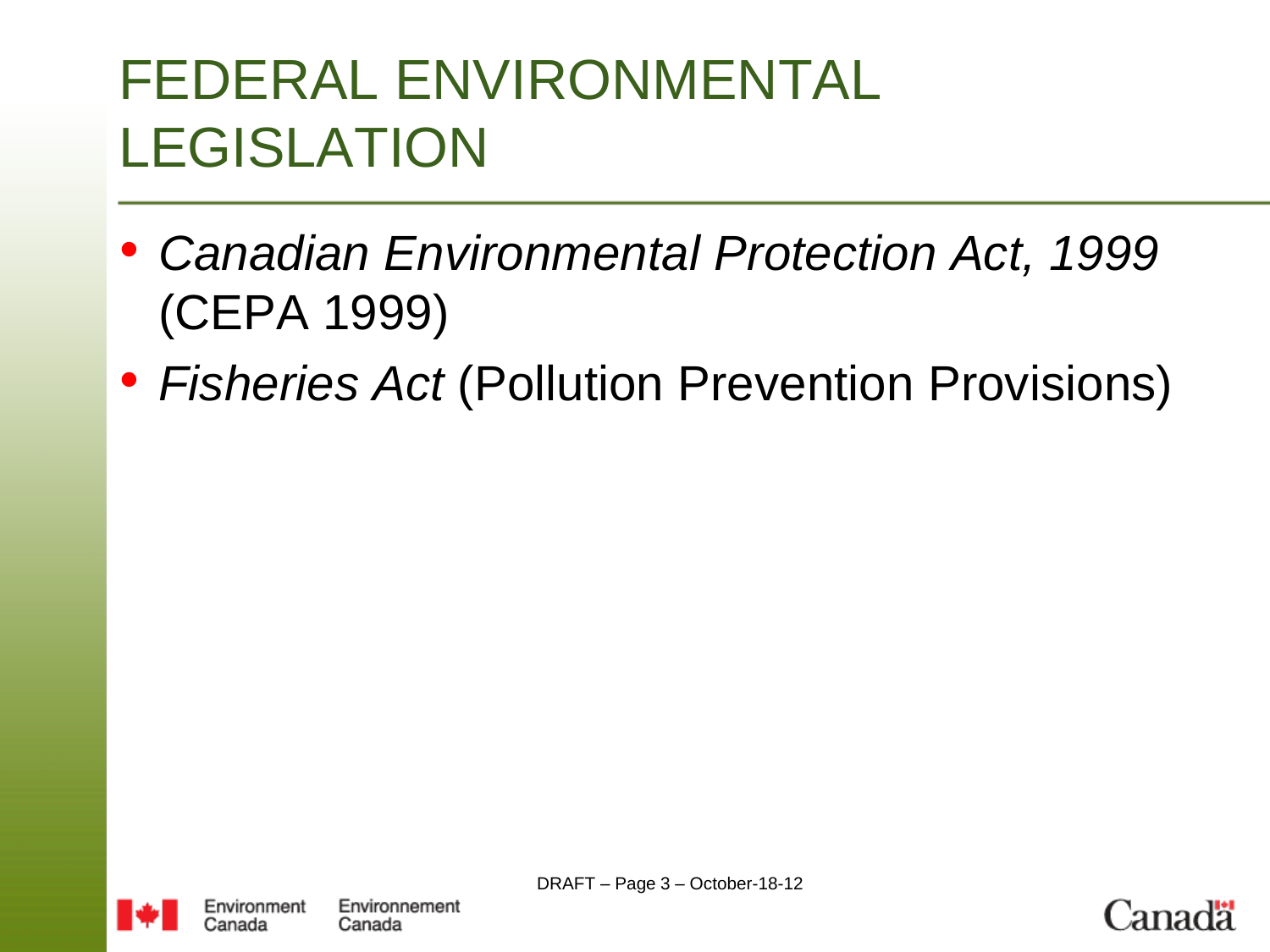# DUTY TO ENFORCE

- CEPA 1999 Section 2(1) "In the administration of this Act, the Gov't of Canada shall…
	- exercise its powers in a manner that protects the environment and human health
	- apply the precautionary principle
	- take preventive and remedial measures to protect & restore
- Compliance and Enforcement Policies for CEPA 1999 & FA
- Case Law Importance of Environmental Protection
- Case Law Liability for Failure to Enforce

"Laws without Enforcement are just good advice" John Cliffe, Public Prosecutions Service of Canada



DRAFT – Page 4 – October-18-12

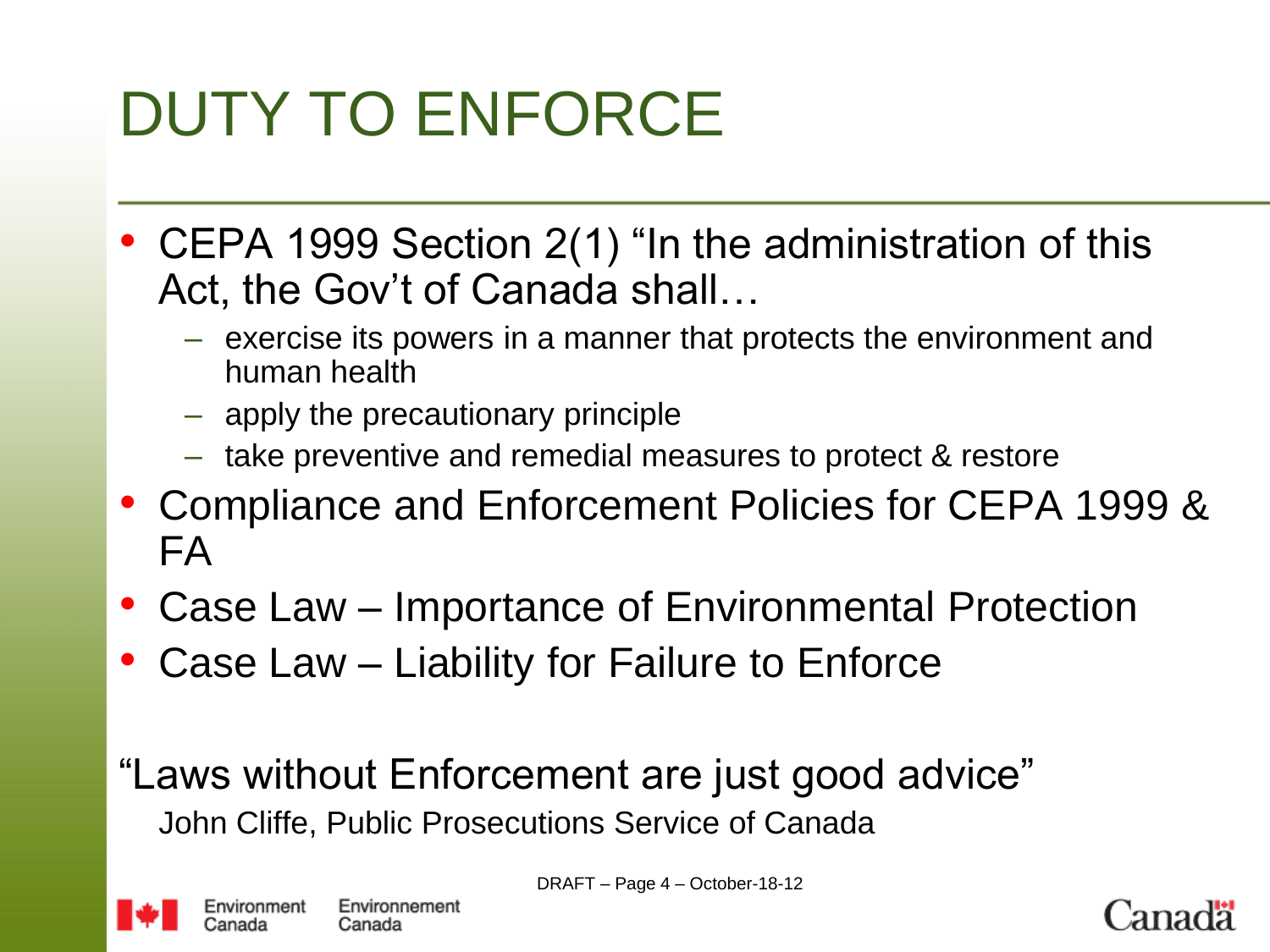# INSPECTIONS & INVESTIGATIONS

#### • Inspections:

- Verify compliance with environmental legislation
- On-site or off-site
- Proactive or reactive
- Announced or unannounced
- Investigations:
	- Gather and analyze evidence
	- Relevant to suspected violation
	- To support **or** refute offence



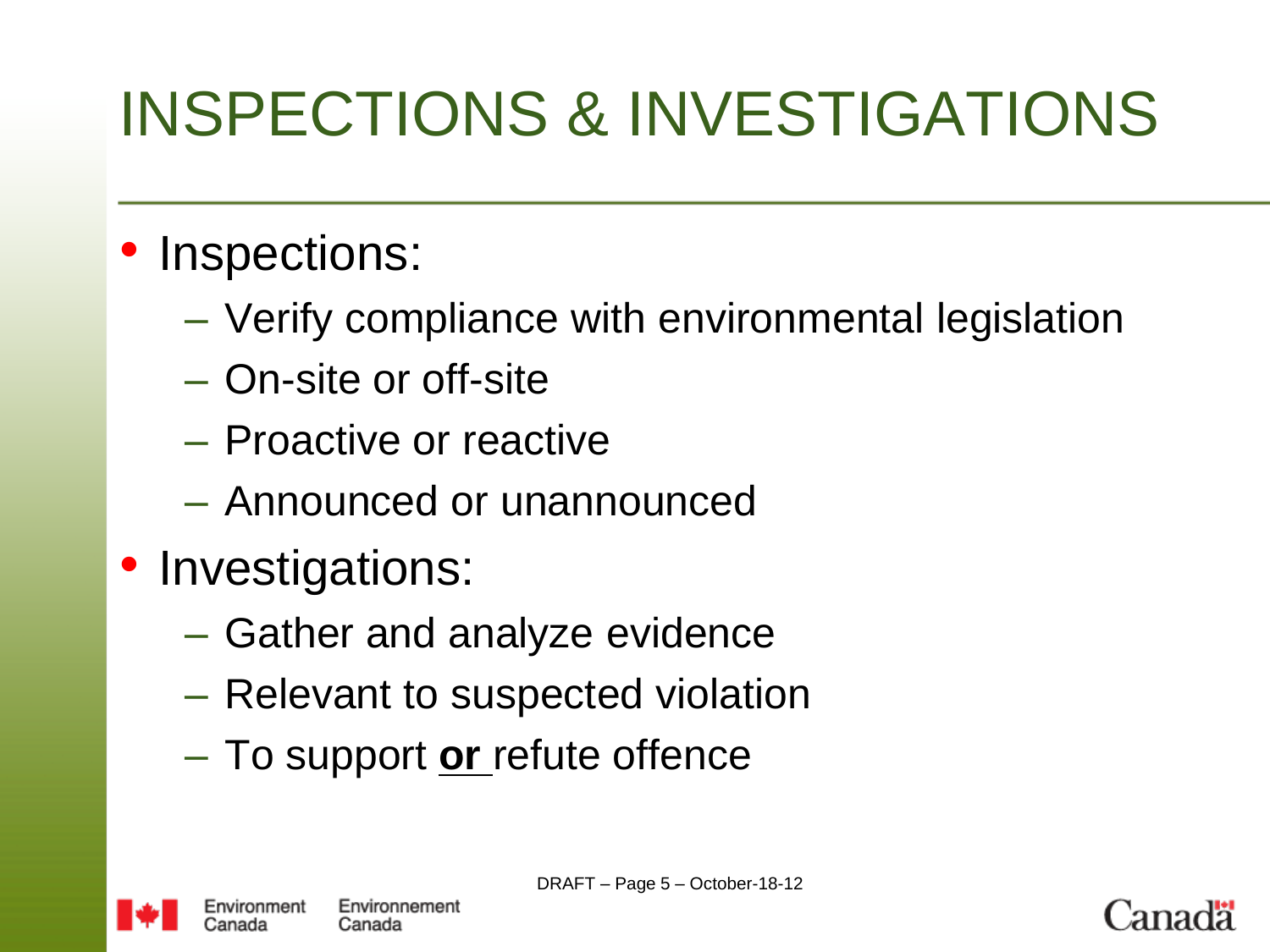# AUTHORITY TO INSPECT

- Authority to inspect comes from applicable environmental legislation
- Federal examples:
	- S. 218 CEPA 1999 Enter and inspect any place for the purpose of verifying compliance with the Act and the regulations if the officer has reasonable grounds to believe that the place contains a regulated substance or a product containing a substance regulated by the Act
	- *Fisheries Act* s.38(1) (inspectors) and s.49(1) (fishery officers)



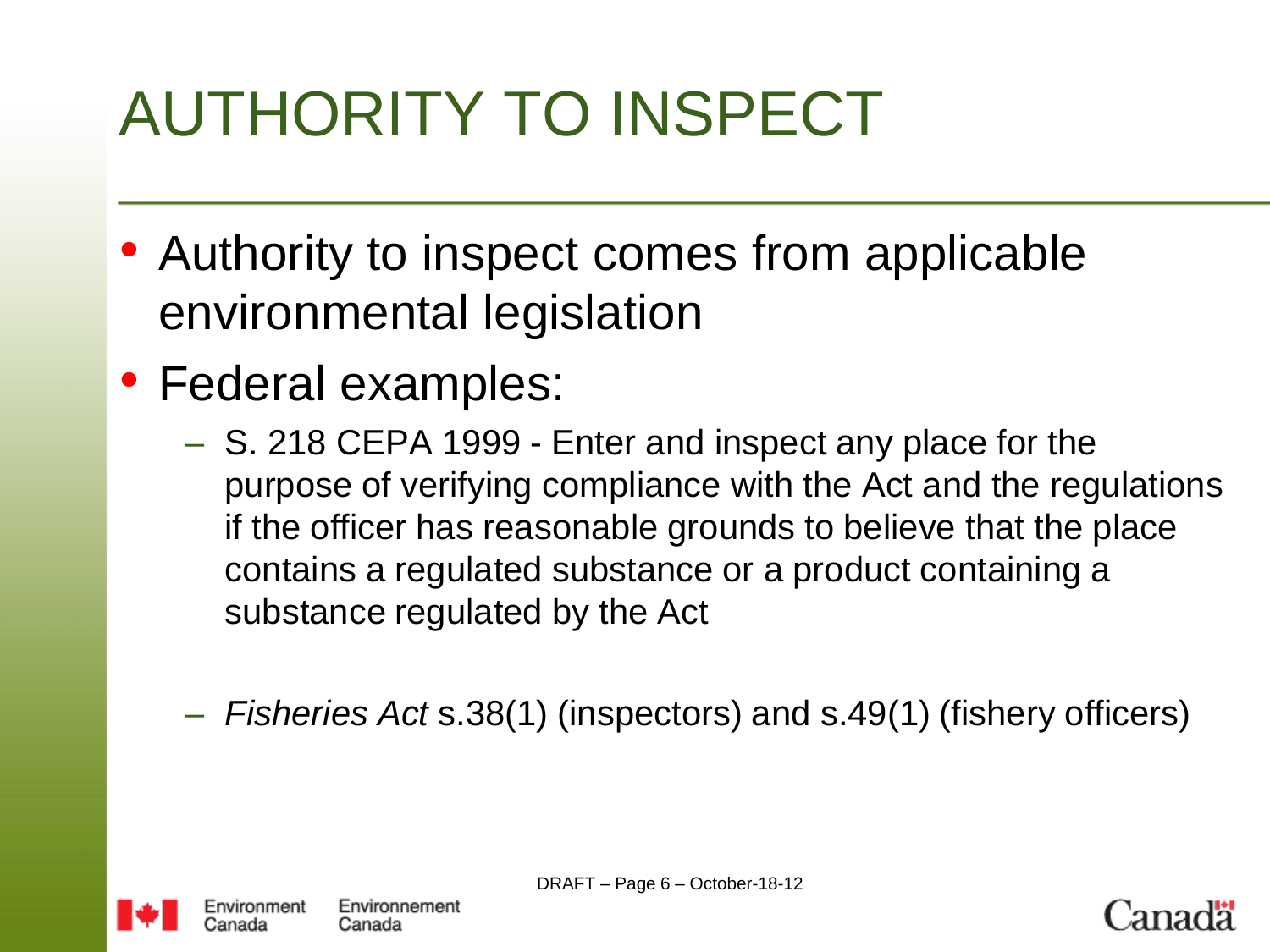### POWERS OF AN ENFORCEMENT **OFFICER**

- CEPA 1999 s. 218(10) In carrying out an inspection:
	- Examine any substance
	- Open any receptacle or package
	- Examine any document or electronic data
	- Take samples of anything relevant
	- Conduct any tests and take any measurements
	- Use or cause to be used any computer or copier
	- Reproduce any record and take any printout



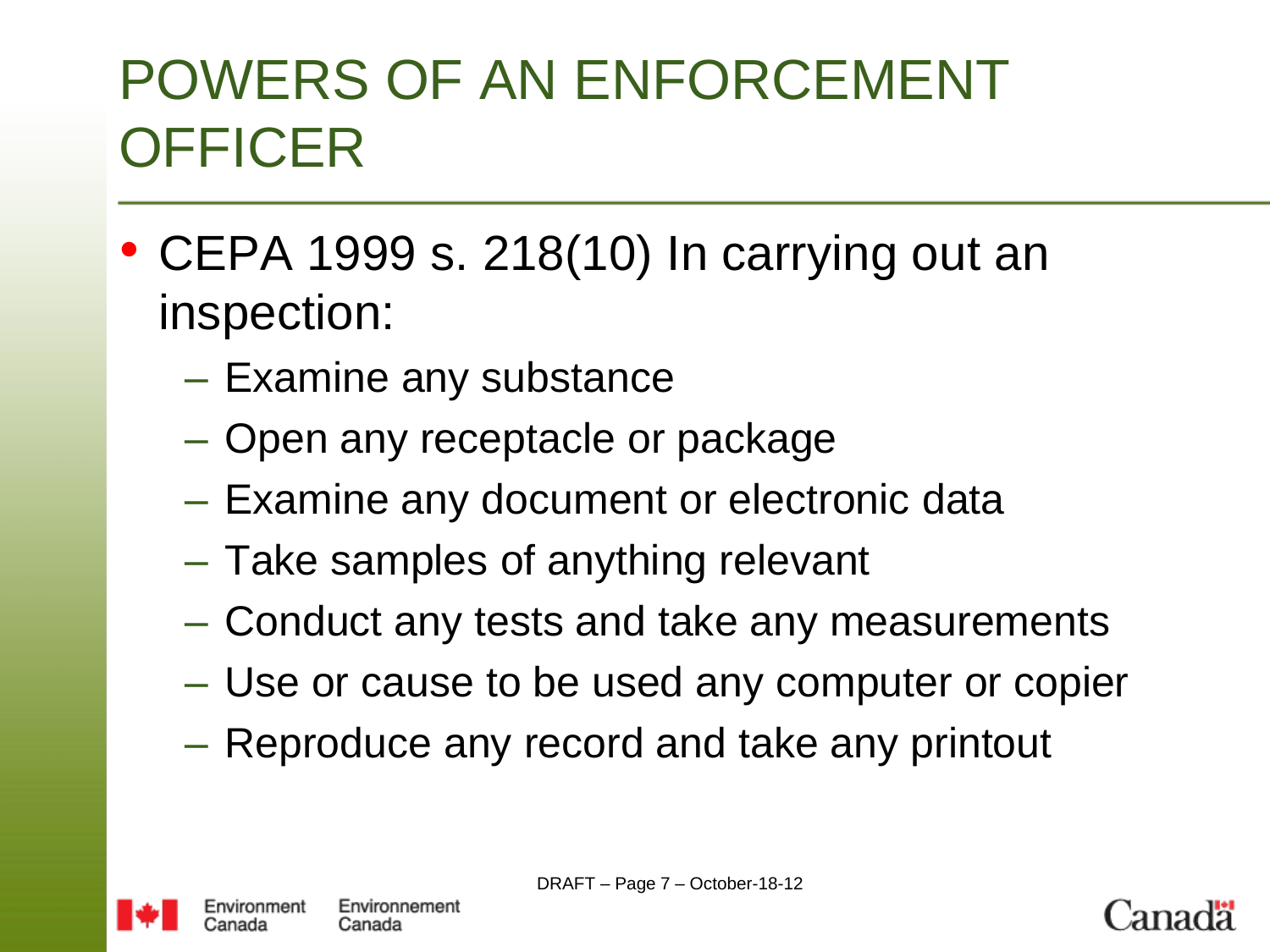# WHAT SHOULD YOU DO?

- Duty to give all reasonable assistance (CEPA 1999 s. 227(a); FA s. 38(10) & 49(1.2)(a))
- Provide any information reasonably required (CEPA 1999 s. 227(b); FA s. 38(10) & 49(1.2)(b))
- Provide right of passage (CEPA 1999 226; FA s. 52)
- Do not provide false information (CEPA 1999 s. 228(a); FA s. 63(1))
- Do not obstruct (CEPA 1999 s. 228; FA s. 62)

#### **Failure to comply is an offence**



Canada

DRAFT – Page 8 – October-18-12

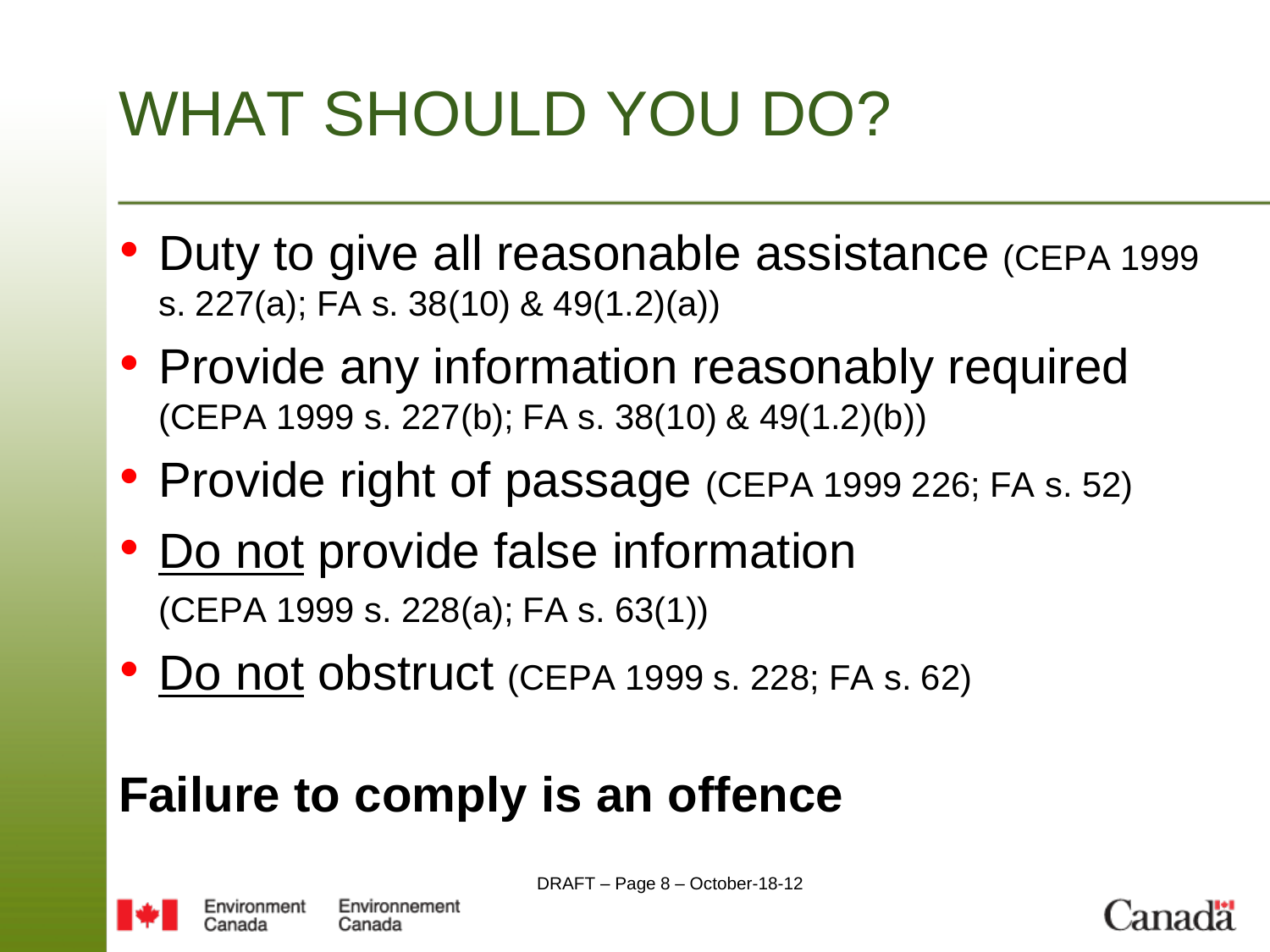## INVESTIGATIONS

- An investigation occurs when there are reasonable grounds to believe that an offence has occurred
	- *R. v. Jarvis* (2002 SCC) existence of reasonable grounds of offence does not *ipso facto* make an inquiry an investigation rather than an inspection, but an "inspector" can not act as an agent for an "investigator"
	- *R vs. Leahy* (2004 NS Prov. Court) notes this can be measured by information which would justify the issuance of a search warrant
- Primary issue: what does the officer believe he/she is doing – determining compliance or gathering evidence of offence



Canada

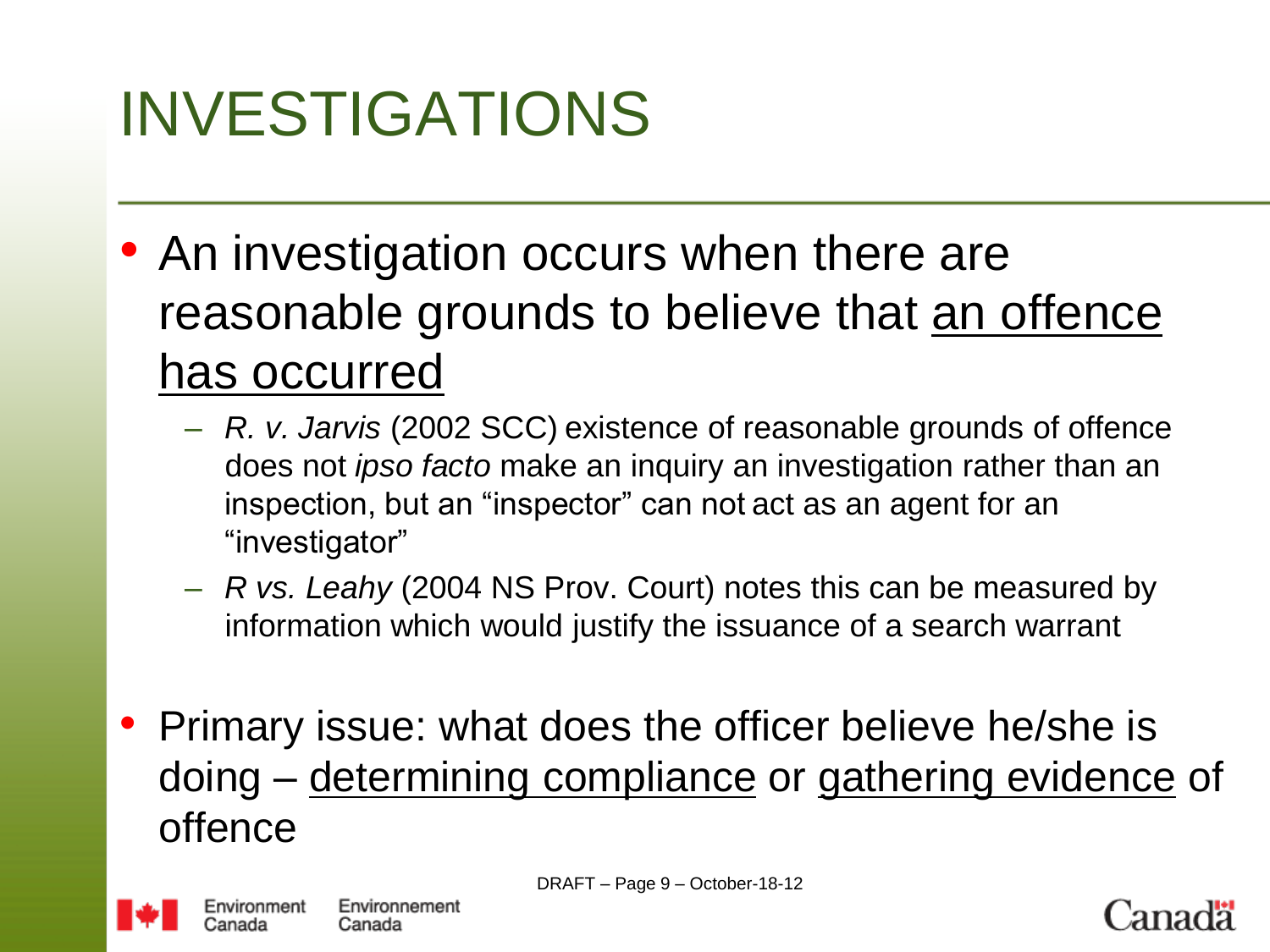## INVESTIGATIONS

- Collecting things: samples, documents
	- Search Warrant
	- Production Order
	- Exigent circumstances
	- Informed consent (must be rightful owner)

#### • Collecting Information: statements

- Victims
- Witnesses
- Accused



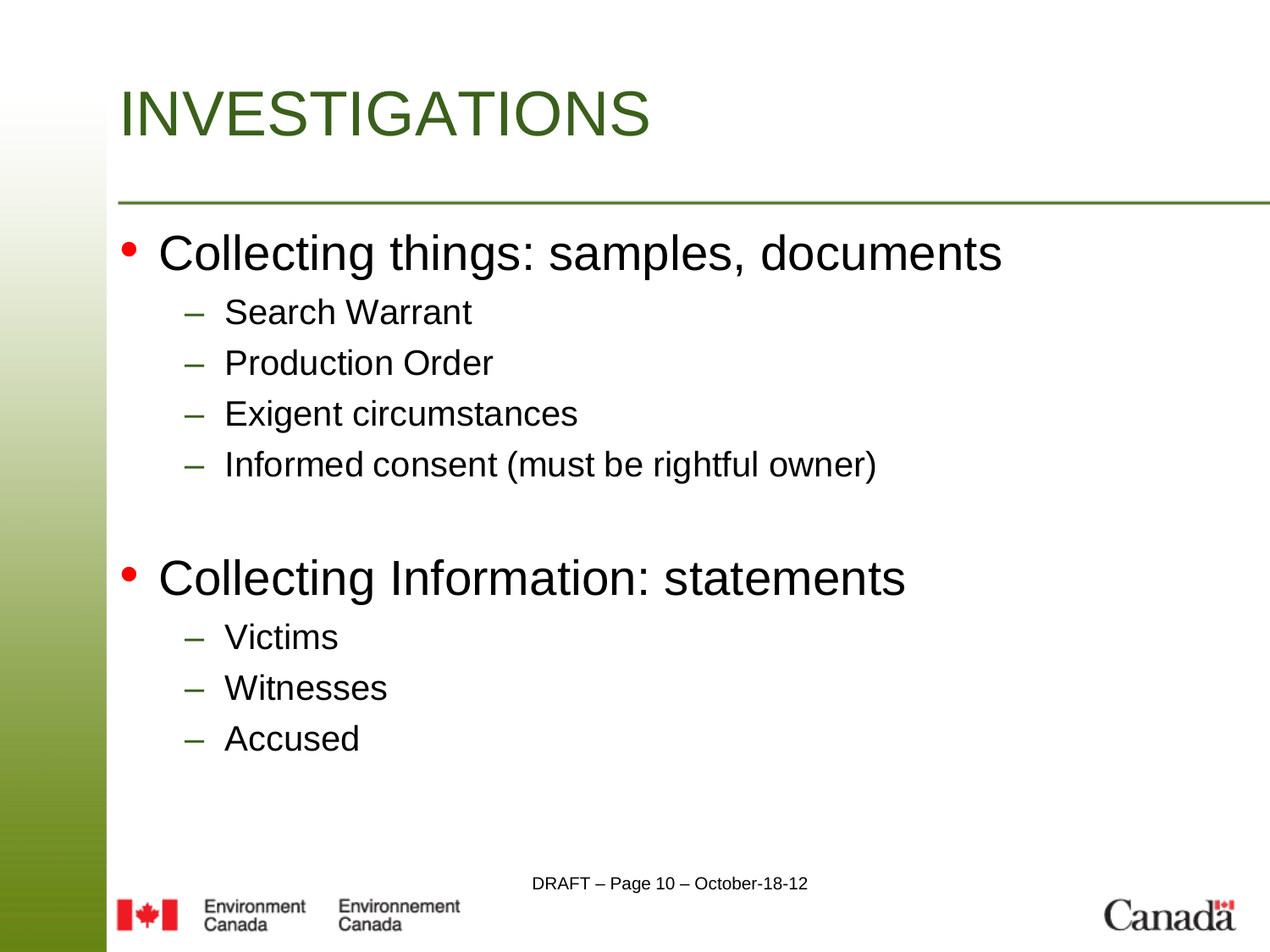## INVESTIGATIONS

- Officers must always comply with the Charter of Rights and Freedoms
	- Provide caution when taking statements from potential accused
	- Provide Charter caution when arresting or detaining
	- Obtain evidence legally (as per previous slide)



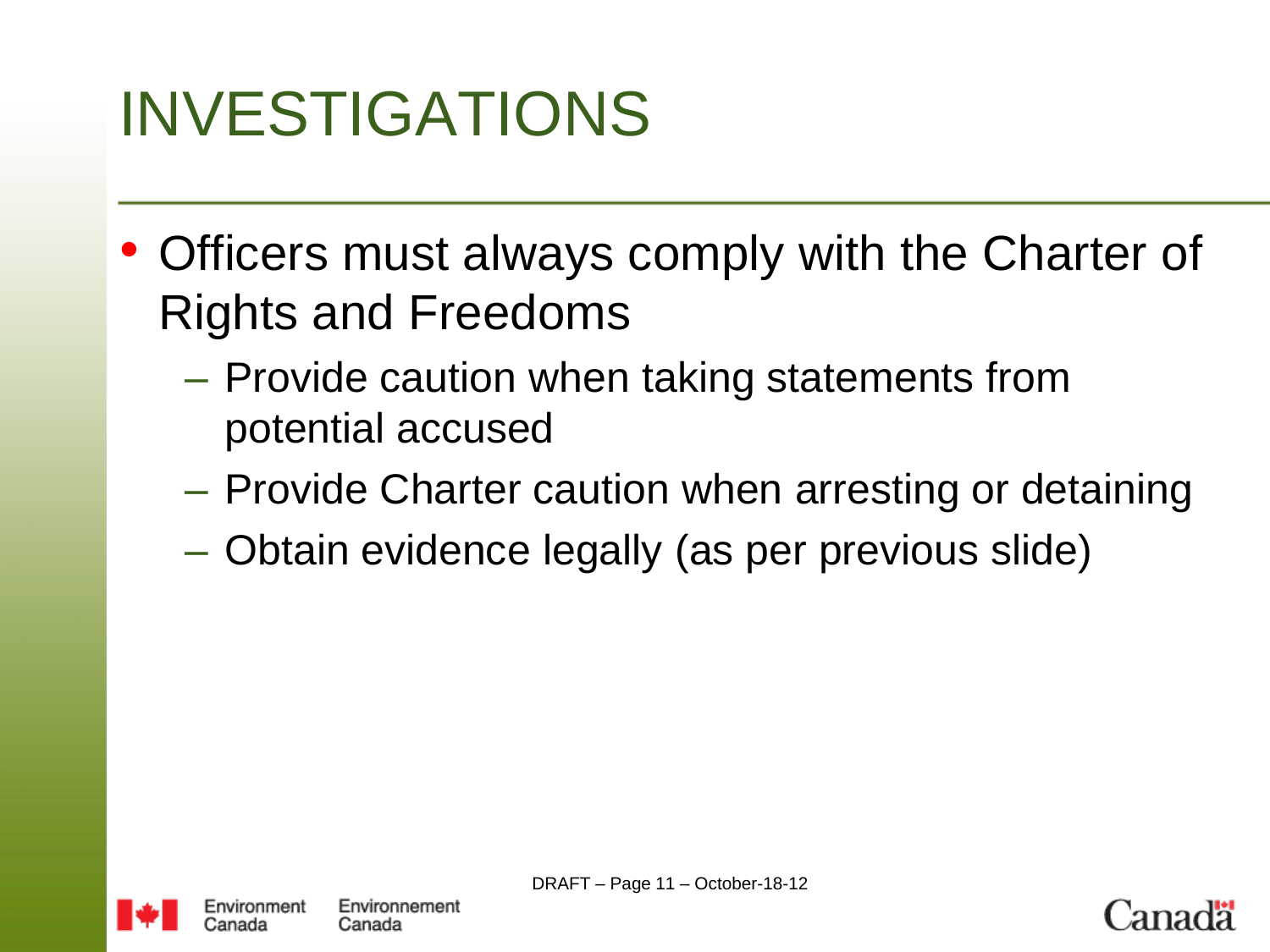# WHAT SHOULD YOU DO?

- Co-operation is at your discretion
- Seek legal advice if potential accused
- Do not provide false information
	- You do not have to provide any information other than what is required by law
- Do not obstruct
	- You can not prohibit others (including employees) from giving statements
- Do not assault may include threats or touching officer



Canada

DRAFT – Page 12 – October-18-12

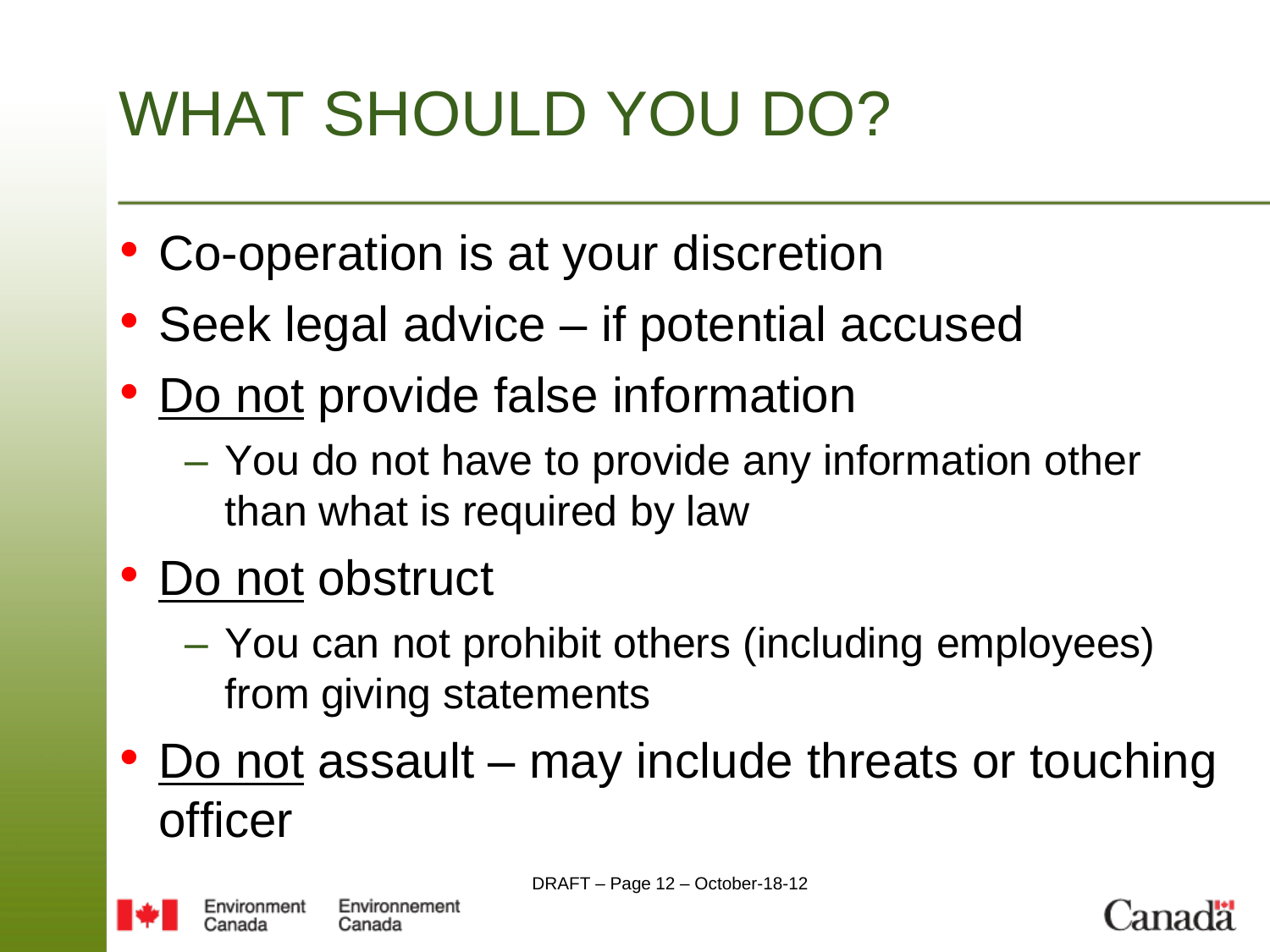### REASONABLE GROUNDS TO BELIEVE

• "A set of facts or circumstances, which would satisfy an ordinary, cautious and prudent person that there is a reason to believe and which goes beyond mere suspicion."



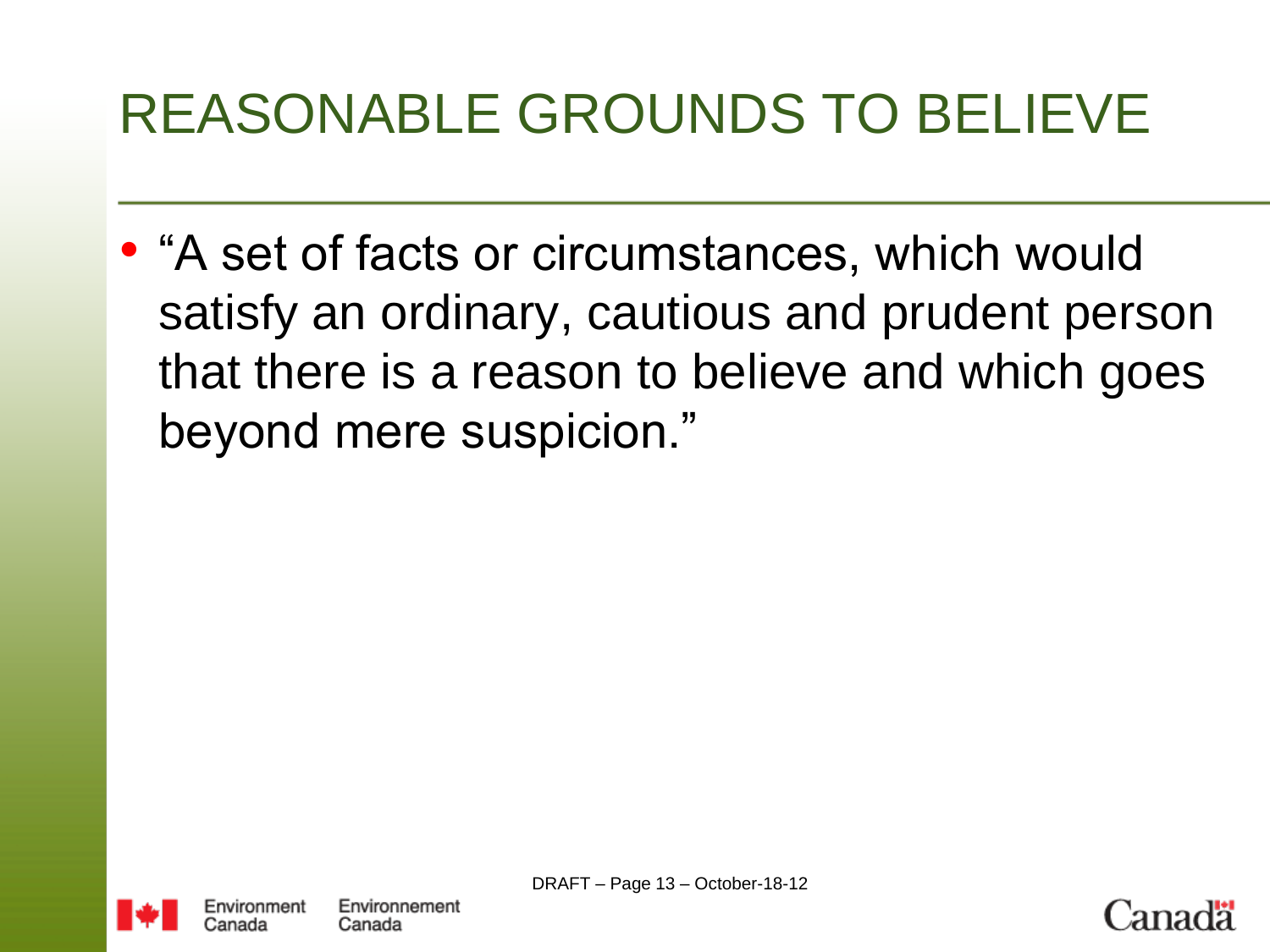# DUE DILIGENCE DEFENCE

- During an investigation the officer will seek evidence to determine if there is a **due diligence defence** – it is in the best interests of the accused to provide it.
- CEPA 1999 s. 283 "No person shall be found guilty of an offence under this Act, other than an offence under section 273 if the offence is committed knowingly or under section 228 or 274, where the person establishes that the person exercised all due diligence to prevent its commission."



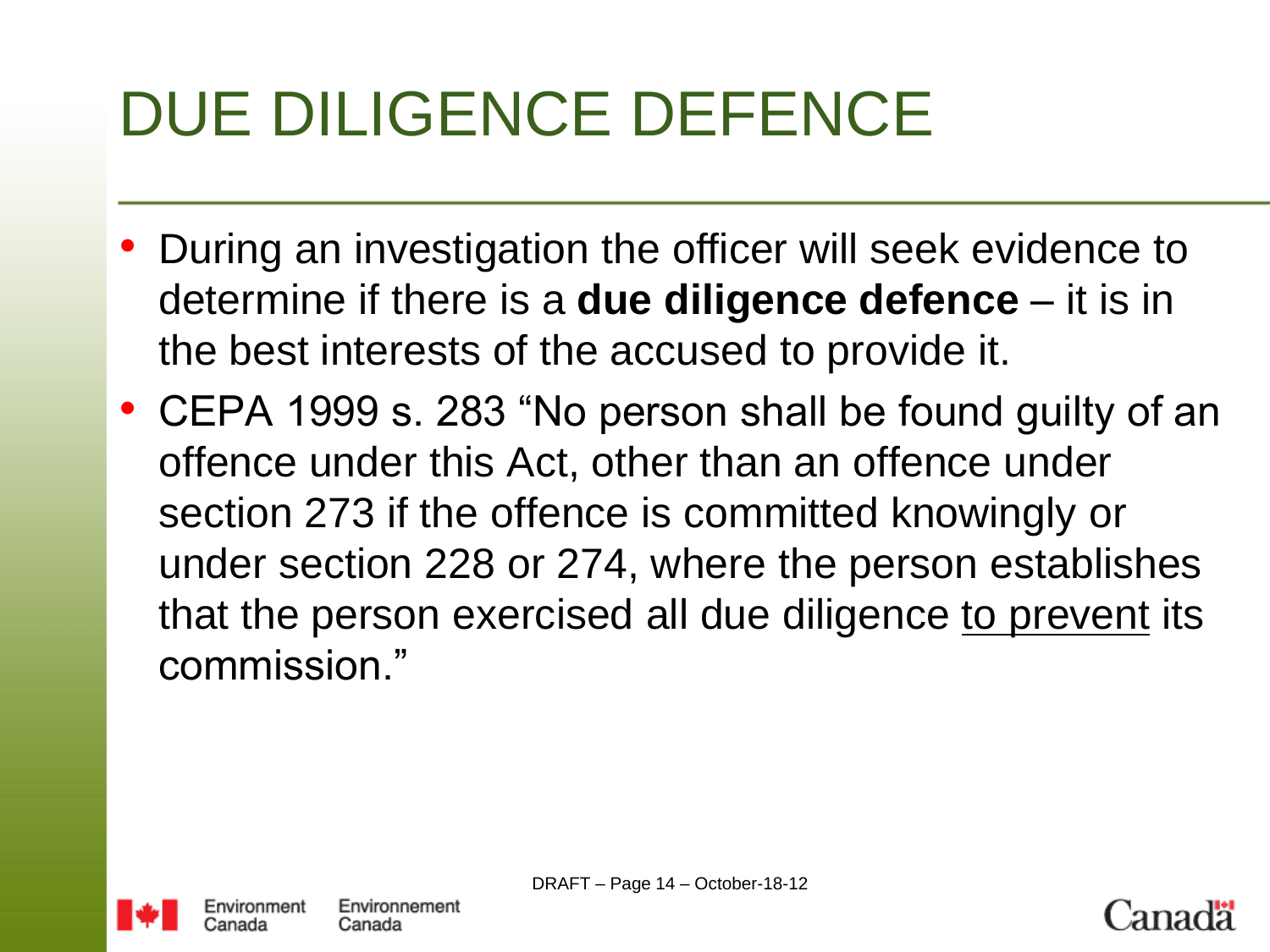# DUE DILIGENCE DEFENCE

- Due diligence defence does not apply to violations of:
	- s.228 obstruction, false and misleading statements
	- s.273 false or misleading information, results or samples
	- s.274 intentionally or recklessly causes a disaster or risk of death or harm
- Due diligence defence is also available under FA s. 78.6